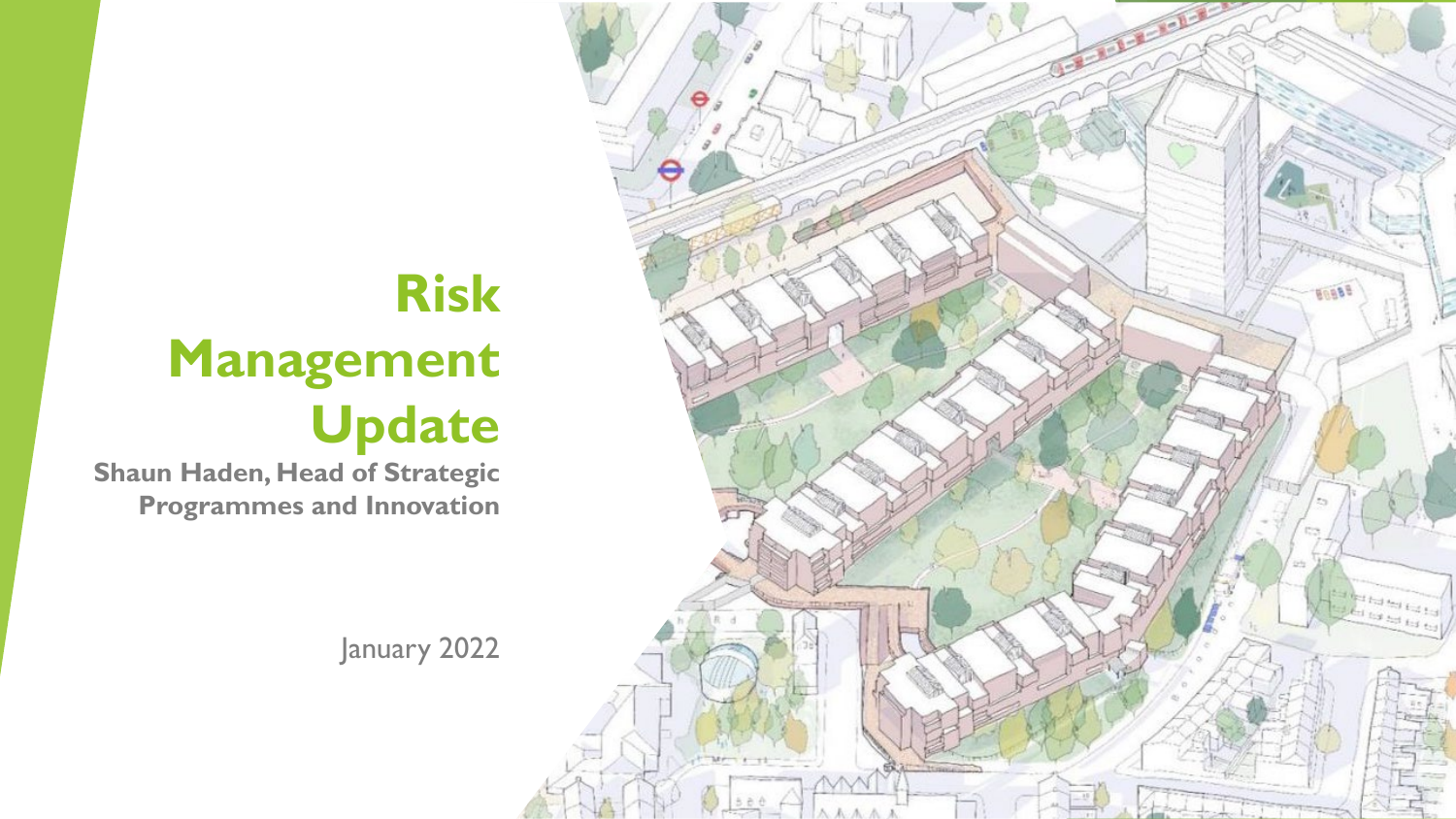## **Lancaster West Refurbishment Risk Profile**

## **Current risk scores**

| Likelihood<br>Impact                       | <b>RARE</b> | $\mathbf{2}$<br><b>UNLIKELY</b> | $\overline{\mathbf{3}}$<br><b>POSSIBL</b><br>Е | 4<br><b>LIKELY</b> | 5<br><b>ALMOST</b><br><b>CERTAIN</b> |
|--------------------------------------------|-------------|---------------------------------|------------------------------------------------|--------------------|--------------------------------------|
| <b>SIGNIFICANT</b>                         |             |                                 |                                                |                    |                                      |
| $\overline{2}$<br><b>MINOR</b>             |             | $\overline{\mathbf{3}}$         |                                                | Π                  |                                      |
| $\overline{\mathbf{3}}$<br><b>MODERATE</b> |             | 7                               | 12                                             | $\overline{2}$     |                                      |
| $\overline{\mathbf{4}}$<br><b>MAJOR</b>    |             | $\overline{\mathbf{5}}$         | 8                                              | 7                  |                                      |
| 5<br><b>EXTREME</b>                        |             |                                 | $\overline{2}$                                 |                    |                                      |